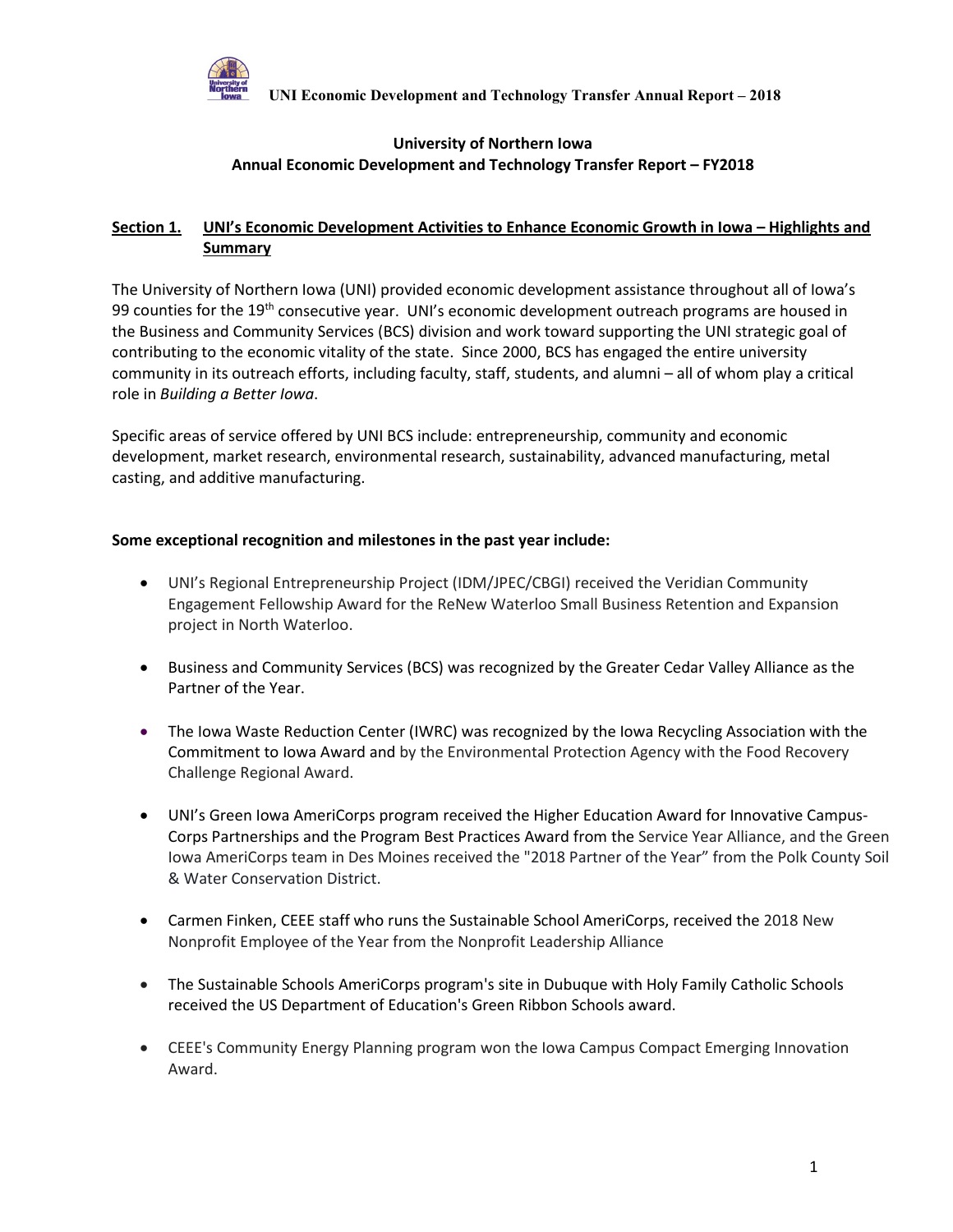

### **Summary of BCS' key economic development program outcomes for FY2018:**

### *Overall*

- Provided service in all 99 counties to nearly 3,370 unique business, community, and local government clients including an additional 49,000 unique visitors to MyEntre.Net/IASourceLink
- Reached more than 406,000 Iowans through BCS programs and projects
- Engaged 216 faculty members and 356 students in the delivery of BCS services and another 3,240 students were reached by BCS programs
- Leveraged each \$1 invested by the state with \$5 in private grants, fees, or federal funding

### *Summarized Impacts on the Iowa Economy*

- Incubator graduates have created more than 1,000 jobs over the past several years, with companies such as Far Reach Technologies, id8, Discida, Rite Environmental, Braceability, TargetClick by Mudd, and Red Lab Technologies.
- More than \$800,000 of 3D printing casting molds and cores have been provided to industry in 2018 and this value represents only 5-10% of the value of the final parts for industry. Forty of these companies are based in Iowa.
- Three-fourths of all student entrepreneur graduates remain in business or have remain involved in an entrepreneurial venture
- Military bases and depots saved at least \$500,000 per year in painting and coating costs due to military painter training
- Iowa Workforce Development and the Iowa Economic Development Authority are creating the first statewide laborshed approach with assistance from the Institute for Decision Making's model

# *Entrepreneurship, Business Incubation and Technology Transfer*

- Provided job growth assistance to 119 second-stage Iowa companies in 62 counties through Advance Iowa, the state's certified Economic Gardening program
- Increased participation of entrepreneurs in IASourceLink online resources, a joint program between UNI and the Iowa Economic Development Authority (IEDA), to 49,000 user sessions
- Supported 1,164 Iowa businesses with market information by the Business Concierge team
- Served 10 businesses through the new student consulting program
- Attracted 14 new companies to the UNI incubators
- Graduated 80 innovators from Center for Business Growth and Innovation (CBGI) incubators during the past decade
- Served 270 new clients through UNI's Small Business Development Center (SBDC)
- Incubated 27 student businesses in the John Pappajohn Entrepreneurial Center's (JPEC) R.J. McElroy Student Business Incubator, and 25 additional student entrepreneurs were served as affiliate members
- Received 11 new intellectual property disclosures from UNI faculty and staff
- Filed 3 patent applications and received 1 patent
- Approved 2 new license agreements resulting in 10 license agreements generating income
- Continued to jointly work with the Iowa State University Research Foundation (ISURF) to assess and commercialize intellectual property and submitted a joint patent

# *Local Economic Development*

• Partnered with IEDA and Iowa utility companies to conduct an analysis of statewide existing industry data, which was a collaboration with the Institute for Decision Making (IDM) and Strategic Marketing Services (SMS)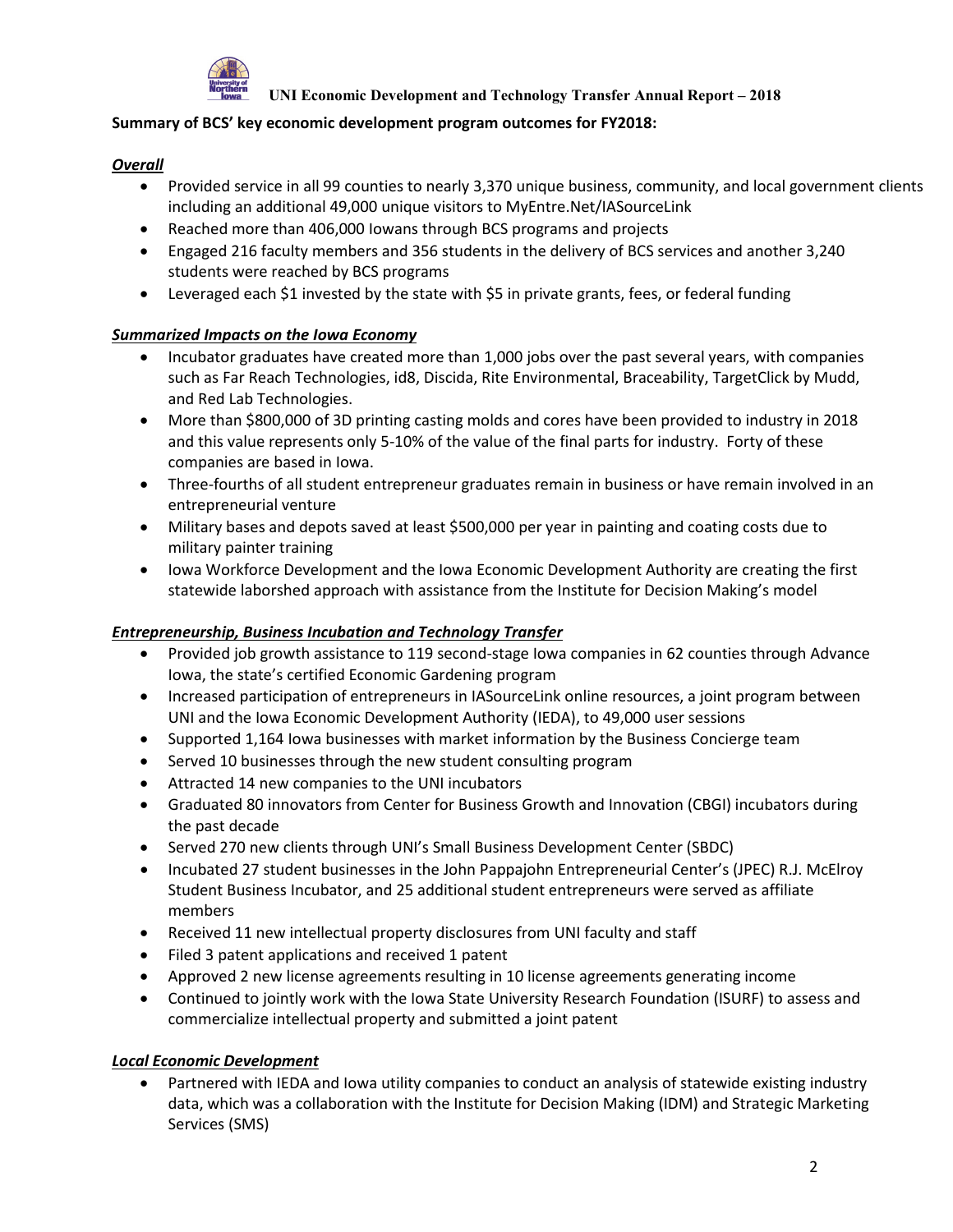

- Continued as a designated Economic Development Administration (EDA) University Center and expanded the regional entrepreneurship project into its 5th region (a 6-county region in Northeast Iowa) through a partnership between IDM and CBGI
- Provided strategic planning and comprehensive technical assistance to 38 community partners and 4 additional regional groups across Iowa through IDM
- Expanded the market for economic development training to include a 6-state region through the IDM-led Heartland Economic Development Course and achieved enrollment of 85 entry-level economic developers
- Created an average of approximately 1,500 jobs through local economic development technical assistance from IDM, as reported by community clients

# *Waste Reduction, Environmental Assistance, and the Bioeconomy*

- Hosted Green Iowa AmeriCorps sites that combined to weatherize 600 homes and conduct 500 educational programs with 8,000 people in attendance
- Implemented 350 team projects in the community and garnered 7,250 volunteer hours through the Green Iowa AmeriCorps program
- Reduced urban pesticides in public spaces to enhance water quality and child health through the Good Neighbor Iowa program
- Distributed 1,300 acres of native seed for 39 county roadsides as part of the Tallgrass Prairie Center's (TPC) roadside vegetation project and published an interactive map to showcase Iowa's native roadsides
- Delivered painter training to 288 painters within all military branches at IWRC's painting facility and at 4 satellite facilities
- Provided environmental technical assistance and on-site reviews through IWRC to 74 Iowa small businesses, conducted 18 food waste projects, and conducted 16 Green Brewery visits
- Expanded CEEE's Local Foods Program impact to \$23 million worth of locally grown food products purchased by institutional buyers from hundreds of Iowa farmers
- Completed urban watershed modeling for 14 communities in the English River Watershed
- Updated 15 Iowa watersheds' National Hydrography Dataset in collaboration with the Iowa Department of Natural Resources (DNR) and GeoTREE
- Developed a cartographic map series for the Iowa Governor's STEM Council through GeoTREE
- Provided recycling and reuse project funding and outreach services to 18 companies and organizations through the Recycling Reuse Technology Transfer Center (RRTTC)

# *Advanced Manufacturing and Market Research*

- Served 80 foundries and supply chain companies with custom 3D sand-cast core and mold printing services through the additive manufacturing program of the Metal Casting Center
- Assisted the Rock Island Arsenal with research, development, and training projects for the Army and Navy through MCC and IWRC
- Hosted 800 visitors to demonstrate additive manufacturing at MCC's Additive Manufacturing Center
- Presented at a dozen national conferences on metal casting or additive manufacturing during the last year. Topics ranged from additive manufacturing to advanced metal casting processes and materials.
- The MCC was awarded phase III funding for a project initiated by the Air Force Research laboratory. The project involves the manufacture of maintenance and sustainment components for Air Force aerospace systems.
- Awarded best technical paper on molding materials at the 2018 Metal Casting Congress for work with prediction of core gas pressure from chemically bonded sand molds using computer process modeling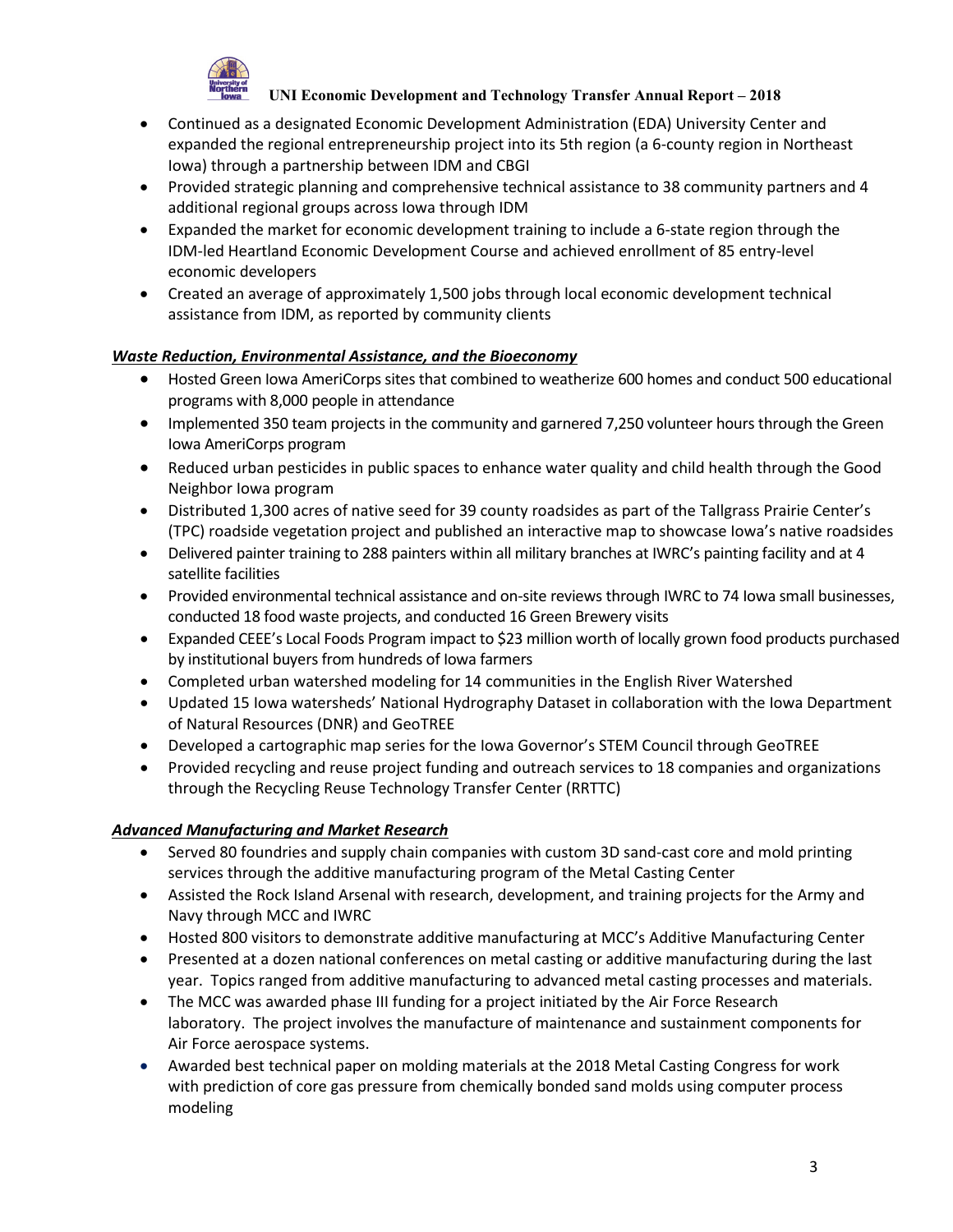

- Launched a new 3D printing technology for investment casting in partnership with 3 original equipment manufacturers in Iowa
- Provided market research and competitive intelligence to 17 Iowa companies by Strategic Marketing Services (SMS)
- Conducted an industry sector partnership inventory and an analysis of Iowa's existing industry through a partnership between SMS and IDM
- Provided painting and coating research, development, and training to each branch of the military and 9 Iowa companies by IWRC

# **Section 2. Technology Transfer and Intellectual Property**

|                                                                                                                                             | UNI                      |
|---------------------------------------------------------------------------------------------------------------------------------------------|--------------------------|
| Number of disclosures of intellectual property                                                                                              | 11                       |
| Number of patent applications filed                                                                                                         | 3                        |
| Number of patents awarded                                                                                                                   | 1                        |
| Number of license and option agreements executed on institutional<br>intellectual property                                                  | $\overline{2}$           |
| Number of license and option agreements yielding income                                                                                     | 10                       |
| Revenue to Iowa companies as a result of licensed technologies                                                                              | \$3,600,000              |
| Number of start-up companies formed with UNI assistance                                                                                     | 96                       |
| Number of companies in research parks and incubators                                                                                        | 20                       |
| Number of new companies in research parks and incubators                                                                                    | 14                       |
| Number of employees in companies in research parks and incubators                                                                           | 66                       |
| Royalties/license fee income                                                                                                                | \$21,544                 |
| <b>Total sponsored funding</b>                                                                                                              | \$39,477,000             |
| Corporate-sponsored funding for research and economic development and<br>revenue generation (excludes corporate philanthropy - all in Iowa) | \$803,000                |
| i. Annual appropriations for economic development<br>ii. Regents Innovation Fund                                                            | \$1,066,419<br>\$900,000 |

# **FY2018**

# **Section 3. Overview of UNI's Economic Development Programs**

UNI outreach services for community and economic development activities are outlined in a table format on the following seven pages. The format provides a brief overview of each program, its purpose, those served, outcomes for the past year, and some aggregate outcomes as well. Together, the programs served nearly 3,372 unique businesses and organizations in the past year and another 49,000 individuals through the MyEntre.Net entrepreneurial development system and IASourceLink.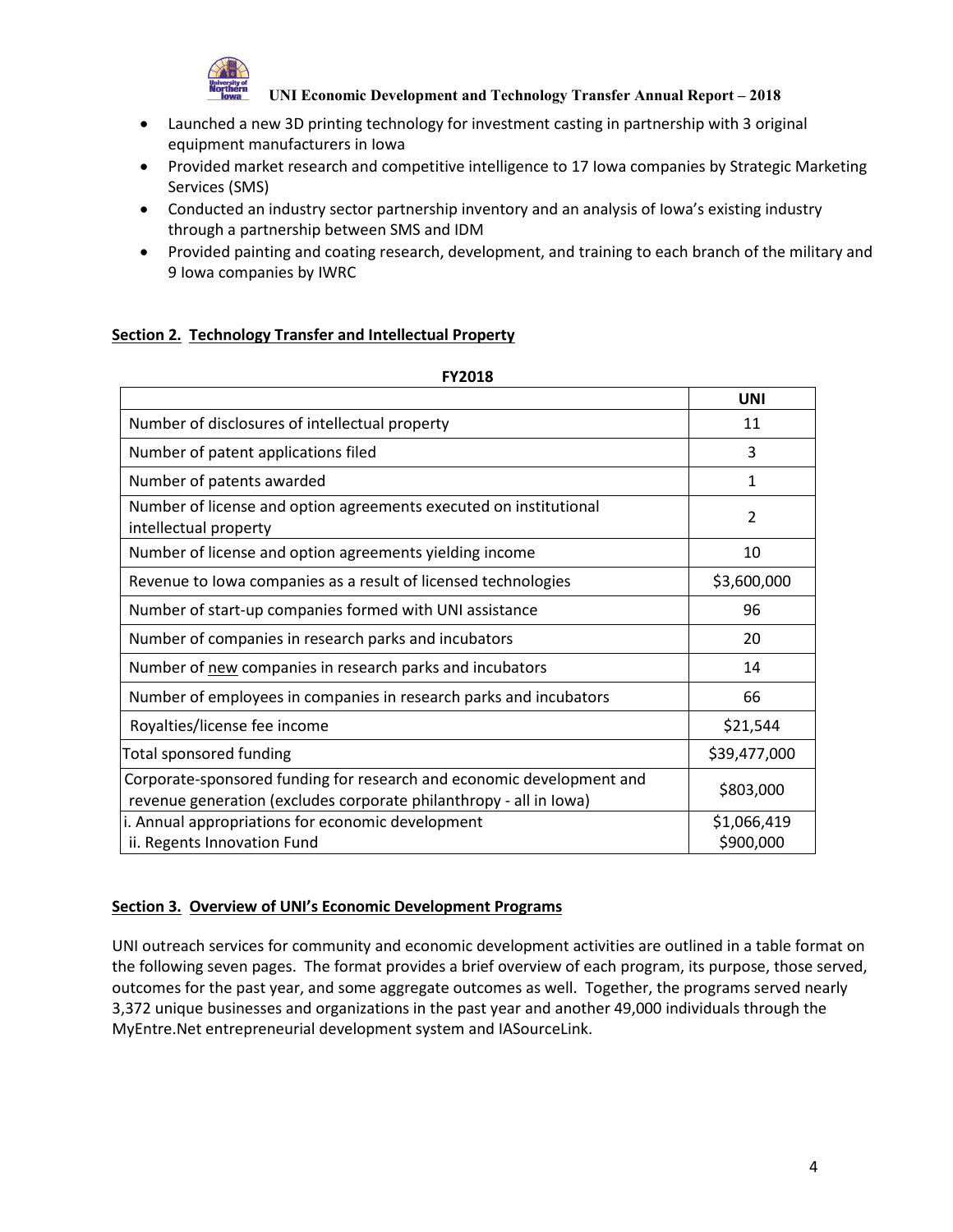

*UNI***<br>National Property of</del><br>Note the UNI Economic Development and Technology Transfer Annual Report – 2018** 

| <b>Programs</b>                                                                                         | <b>Services</b>                                                                                                                                                                                                         | <b>Those Typically</b><br><b>Served</b>                                                                               | FY 2018 Results (listed)                                                                                                                                                                                          | <b>Cumulative Results</b>                                                                                                                                                                                                                                                                                                                                                                                                                                                                   |
|---------------------------------------------------------------------------------------------------------|-------------------------------------------------------------------------------------------------------------------------------------------------------------------------------------------------------------------------|-----------------------------------------------------------------------------------------------------------------------|-------------------------------------------------------------------------------------------------------------------------------------------------------------------------------------------------------------------|---------------------------------------------------------------------------------------------------------------------------------------------------------------------------------------------------------------------------------------------------------------------------------------------------------------------------------------------------------------------------------------------------------------------------------------------------------------------------------------------|
| Advance Iowa (AI)                                                                                       | Rural/Urban<br>Consulting program<br>focused on small and<br>medium sized existing<br>businesses providing<br>succession planning,<br>strategic planning,<br>business consulting,<br>training, and peer<br>round tables | Small and medium<br>enterprises                                                                                       | 119 companies assisted<br>✓<br>7 seminars on Succession Planning &<br>✓<br>Value Building<br>6 Seminars on Strategic Planning<br>✓<br>Service to clients in 62 counties<br>✓                                      | Project work with 513 mid-sized companies<br>in all regions of the state                                                                                                                                                                                                                                                                                                                                                                                                                    |
| Center for<br><b>Business Growth</b><br>& Innovation/<br><b>Small Business</b><br>Development<br>Center | Rural/Urban<br>entrepreneurship<br>development, online<br>entrepreneurship<br>resources, business<br>consulting, business<br>training, business<br>incubation                                                           | Small and medium<br>sized businesses,<br>entrepreneurs,<br>entrepreneurial<br>service providers,<br>community leaders | Launched the Student Consulting<br>✓<br>program - completing 10 client projects<br>during pilot phase<br>8 Webinars - 2,000 attendees<br>$\checkmark$<br>Business Concierge served 1,164 small<br>✓<br>businesses | $\checkmark$ IASourcelink has reached 150,000 unique<br>users since its launch in 2012<br>Engaged more than 510 entrepreneurs in<br>✓<br>the Dream Big Grow Here grant contest<br>and Iowa's Great Idea Challenge since<br>2010<br>$\checkmark$ Over 4,900 business intelligence requests<br>have been completed since 2010<br>$\checkmark$ 80 companies have graduated from the<br><b>CBGI and Innovation Incubators</b><br>More than 30,000 live and archived<br>webinar views since 2003 |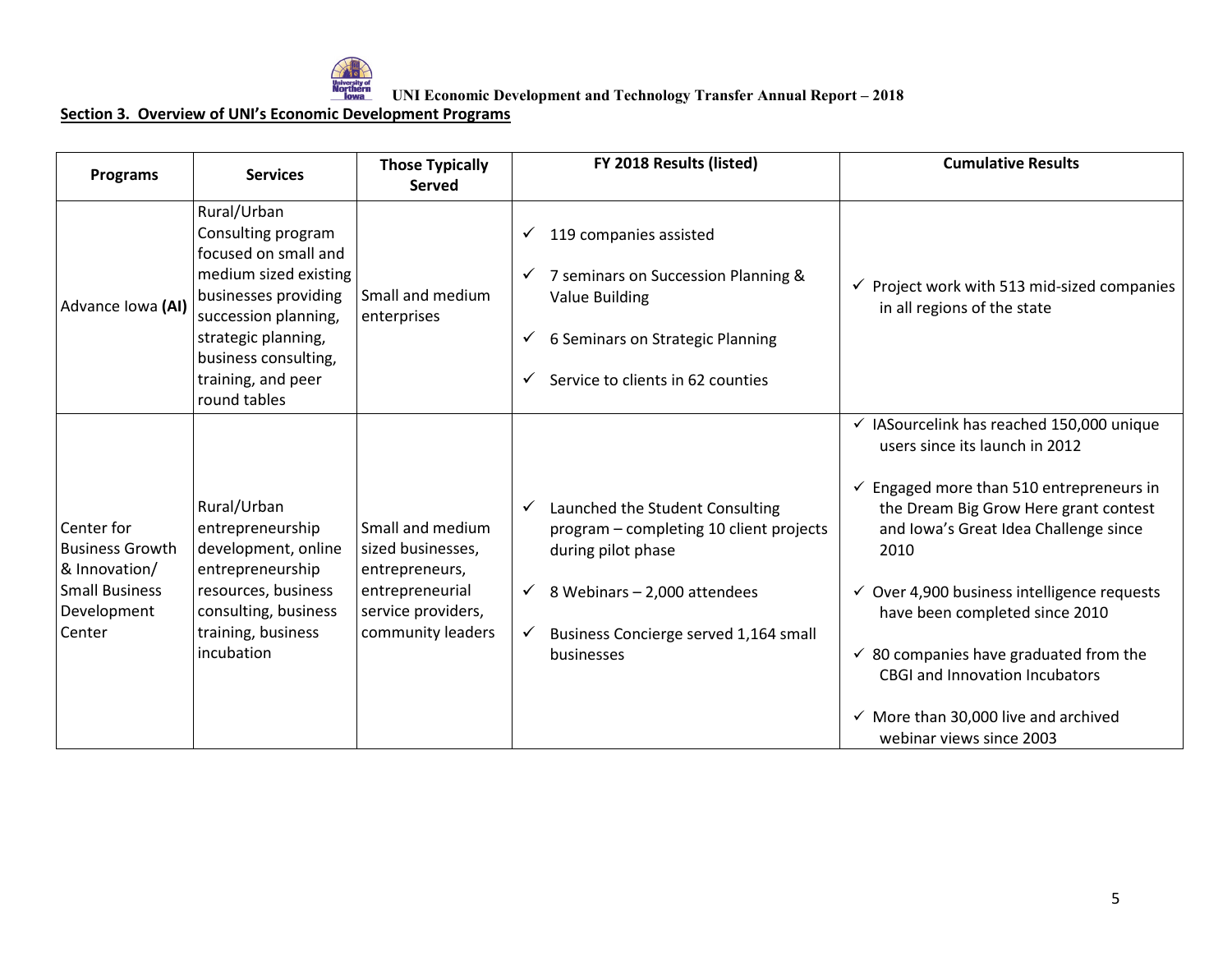

*Calif***able Constanting Constanting Constanting Constanting Constanting Constanting Constanting Constanting Constanting Constanting Constanting Constanting Constanting Constanting Const<br>Nothing Constanting Constanting Con** 

| <b>Programs</b>                                               | <b>Services</b>                                                                                                                                                                               | <b>Those Typically</b><br><b>Served</b>                                                                                                                              | FY 2018 Results (listed)                                                                                                                                                                                                                                                                                                                                                                                                                                                                                                                                                                                                                                               | <b>Cumulative Results</b>                                                                                                                                                         |
|---------------------------------------------------------------|-----------------------------------------------------------------------------------------------------------------------------------------------------------------------------------------------|----------------------------------------------------------------------------------------------------------------------------------------------------------------------|------------------------------------------------------------------------------------------------------------------------------------------------------------------------------------------------------------------------------------------------------------------------------------------------------------------------------------------------------------------------------------------------------------------------------------------------------------------------------------------------------------------------------------------------------------------------------------------------------------------------------------------------------------------------|-----------------------------------------------------------------------------------------------------------------------------------------------------------------------------------|
| <b>Small Business</b><br>Development<br>Center<br>(SBDC)      | Rural/Urban<br>entrepreneurship<br>development, online<br>entrepreneurship<br>resources, business<br>consulting, business<br>training                                                         | Small and medium<br>sized businesses,<br>entrepreneurs, and<br>community leaders                                                                                     | SBDC served 270 clients across lowa<br>✓<br>with 692 counseling hours. SBDC<br>coordinated and facilitated the Financing<br>Basics session in the Business Builders<br>workshops hosted by the CBGI                                                                                                                                                                                                                                                                                                                                                                                                                                                                    | SBDC was credited with helping create 16<br>new businesses, 65 jobs and supporting<br>infusion of \$1,203,618 in capital for clients                                              |
| Center for Energy<br>and<br>Environmental<br>Education (CEEE) | Technical assistance,<br>educational programs<br>and leadership in<br>energy conservation<br>and renewable<br>energy,<br>environmental<br>conservation, and<br>community-based<br>agriculture | lowa cities, counties,<br>lowa schools,<br>teachers, farmers,<br>businesses, elected<br>officials, state<br>agencies,<br>community leaders,<br>citizen organizations | UNI Conservation Corps engaged 16 UNI<br>✓<br>faculty/staff and over 100 UNI students<br>in 9 community-scale projects to reduce<br>energy consumption, restore ecosystem<br>services, and improve environmental<br>health<br>CEEE's Good Neighbor Iowa helped<br>✓<br>reduce urban pesticides in public spaces<br>for water quality, pollinator and<br>biodiversity protection, and child health<br>Green Iowa AmeriCorps sites combined<br>$\checkmark$<br>to weatherize over 600 homes, conduct<br>over 500 education programs with over<br>8,000 people in attendance,<br>implemented 350 team projects in the<br>community, and garnered 7,250<br>volunteer hours | Since 1998, UNI's Local Food Program has<br>facilitated purchase of \$23 million worth of<br>locally grown food products by institutional<br>buyers from hundreds of lowa farmers |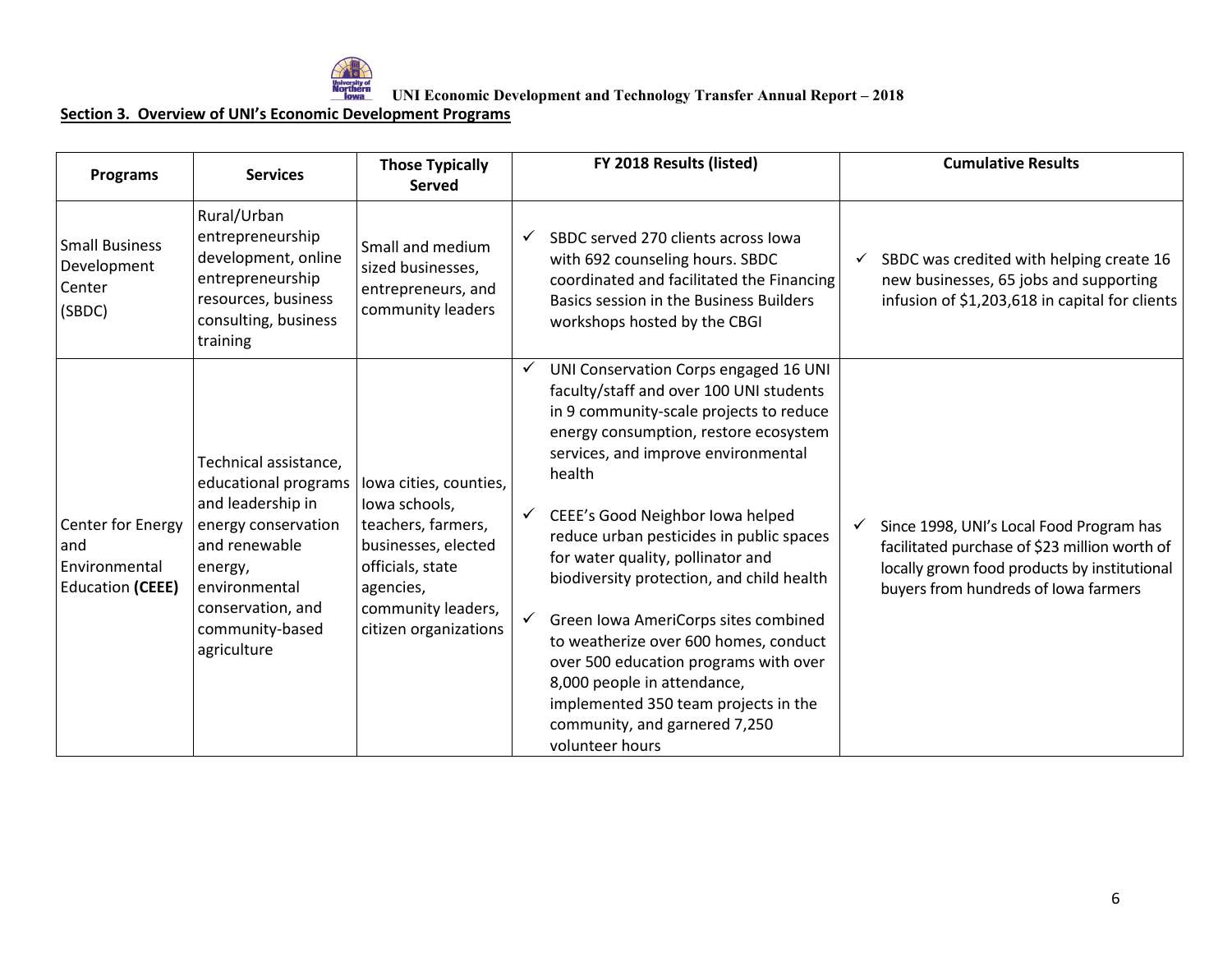

UNI Economic Development and Technology Transfer Annual Report – 2018<br>Worthern<br>Toward UNI Economic Development and Technology Transfer Annual Report – 2018

| <b>Programs</b>                                                                                          | <b>Services</b>                                                                                                                        | <b>Those Typically</b><br><b>Served</b>                                                                | FY 2018 Results (listed)                                                                                                                                                                                                                                                                                                                                                       | <b>Cumulative Results</b>                                                                                                                                                                                                                                                   |
|----------------------------------------------------------------------------------------------------------|----------------------------------------------------------------------------------------------------------------------------------------|--------------------------------------------------------------------------------------------------------|--------------------------------------------------------------------------------------------------------------------------------------------------------------------------------------------------------------------------------------------------------------------------------------------------------------------------------------------------------------------------------|-----------------------------------------------------------------------------------------------------------------------------------------------------------------------------------------------------------------------------------------------------------------------------|
| Geoinformatics<br>Training,<br>Research,<br><b>Education and</b><br><b>Extension Center</b><br>(GeoTREE) | Geospatial<br>technologies,<br>education, research,<br>and outreach<br>activities for federal,<br>state, local, and tribal<br>agencies | Federal, state, local,<br>and tribal (FSLT)<br>governmental<br>agencies                                | Updated 15/55 Iowa watersheds<br>✓<br>National Hydrography Dataset water<br>body area data<br>Completed urban watershed modeling<br>✓<br>for 14 communities in English River<br>Watershed<br>Developed cartographic map series for<br>✓<br>Iowa Governor's STEM Advisory Council<br>Developed and delivered elementary<br>✓<br>school lessons based around mapping<br>concepts | Project work with hundreds of public<br>agencies, academic groups/departments,<br>and private companies. Development and<br>delivery of many geospatial data and<br>custom applications                                                                                     |
| Institute for<br><b>Decision Making</b><br>(IDM)                                                         | Hands-on community<br>and economic<br>development<br>guidance and<br>research                                                          | Economic<br>development<br>organizations,<br>chambers, city<br>councils,<br>communities, and<br>others | Assistance and research provided to 38<br>community partners and 4 regional<br>development groups<br>Partnered with Iowa Economic<br>Development Authority and Iowa utilities<br>for an analysis of statewide existing<br>industry survey data<br>Assisted 6 regions with developing and<br>implementing regional entrepreneurship<br>plans                                    | Served 774 communities, counties and<br>✓<br>groups in nearly all of lowa's counties to<br>date<br>Community clients report 1,500 - 2,000 new<br>$\checkmark$<br>jobs annually as a result of IDM assistance<br>Trained over 950 economic development<br>✓<br>professionals |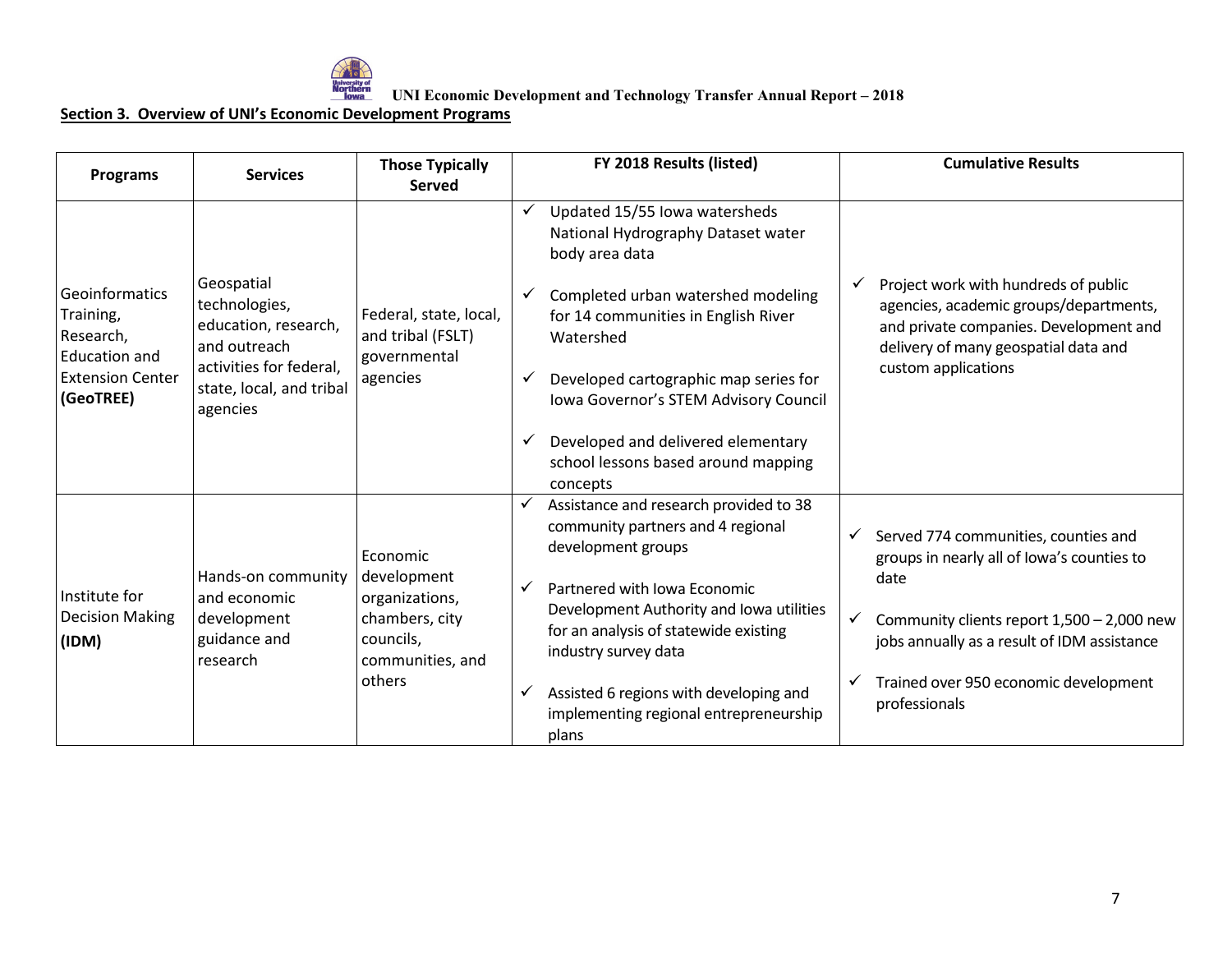

*UNI***<br>Note that Property of**<br>Note the UNI Economic Development and Technology Transfer Annual Report – 2018

| <b>Programs</b>                                       | <b>Services</b>                                                                                                                                        | <b>Those Typically</b>                                                                                                                            | FY 2018 Results (listed)                                                                                                                                                                                                                                                                                                                                                                                                            | <b>Cumulative Results</b>                                                                                                                                                                                                                                                                                                                                                                                                                                                                                                                                                                               |
|-------------------------------------------------------|--------------------------------------------------------------------------------------------------------------------------------------------------------|---------------------------------------------------------------------------------------------------------------------------------------------------|-------------------------------------------------------------------------------------------------------------------------------------------------------------------------------------------------------------------------------------------------------------------------------------------------------------------------------------------------------------------------------------------------------------------------------------|---------------------------------------------------------------------------------------------------------------------------------------------------------------------------------------------------------------------------------------------------------------------------------------------------------------------------------------------------------------------------------------------------------------------------------------------------------------------------------------------------------------------------------------------------------------------------------------------------------|
|                                                       |                                                                                                                                                        | Served                                                                                                                                            |                                                                                                                                                                                                                                                                                                                                                                                                                                     |                                                                                                                                                                                                                                                                                                                                                                                                                                                                                                                                                                                                         |
| Iowa Waste<br><b>Reduction Center</b><br>(IWRC)       | Free, confidential,<br>non-regulatory<br>environmental<br>assistance for Iowa<br>small businesses, as<br>well as industry<br>training and<br>education | Small businesses<br>throughout lowa,<br>food waste<br>generators, military<br>and industrial<br>painters                                          | <b>Environmental Technical onsite reviews</b><br>✓<br>were provided to 74 lowa small<br>businesses including 18 food waste<br>reduction visits and 16 green brewery<br>project visits<br>Industrial painter training was provided to<br>✓<br>9 businesses training 151 workers<br>Military painter training was conducted at<br><b>IWRC facilities and at 4 satellite sites</b><br>training a total of 288 painters                 | Provided 6,103 on-site reviews to lowa small<br>businesses<br>Certified 10 Iowa craft brewers<br>✓<br>Provided 3,744 certifications to military<br>$\checkmark$<br>painters and DoD contractors                                                                                                                                                                                                                                                                                                                                                                                                         |
| John Pappajohn<br>Entrepreneurial<br>Center<br>(JPEC) | Research,<br>entrepreneurship<br>education,<br>technology transfer,<br>and capital<br>investment programs                                              | Students interested<br>in entrepreneurship,<br>UNI faculty and staff<br>entrepreneurs, new<br>ventures, and<br>rapidly growing<br>small companies | 2,027 businesses and individuals were<br>assisted through all JPEC programs<br>27 student business owners running 17<br>businesses with 44 employees were<br>provided space and services in the student<br>business incubator<br>25 student business owners were<br>provided services as part of the student<br>business affiliate incubator program<br>662 middle and high school students were<br>educated about entrepreneurship | The JPEC Student Business Incubator has<br>$\checkmark$<br>provided space to more than<br>111 student business owners since FY05<br>The JPEC has consulted with<br>✓<br>675 faculty and staff from around the U.S.<br>and the world regarding student business<br>incubation<br>Since FY13, 2,134 College of Business<br>✓<br>Administration students have learned about<br>and crafted an elevator pitch through<br>presentations by JPEC instructors<br>$\checkmark$<br>Since FY14, 41 businesses and non-profits<br>have had their projects completed by<br><b>Entrepreneurial Strategy students</b> |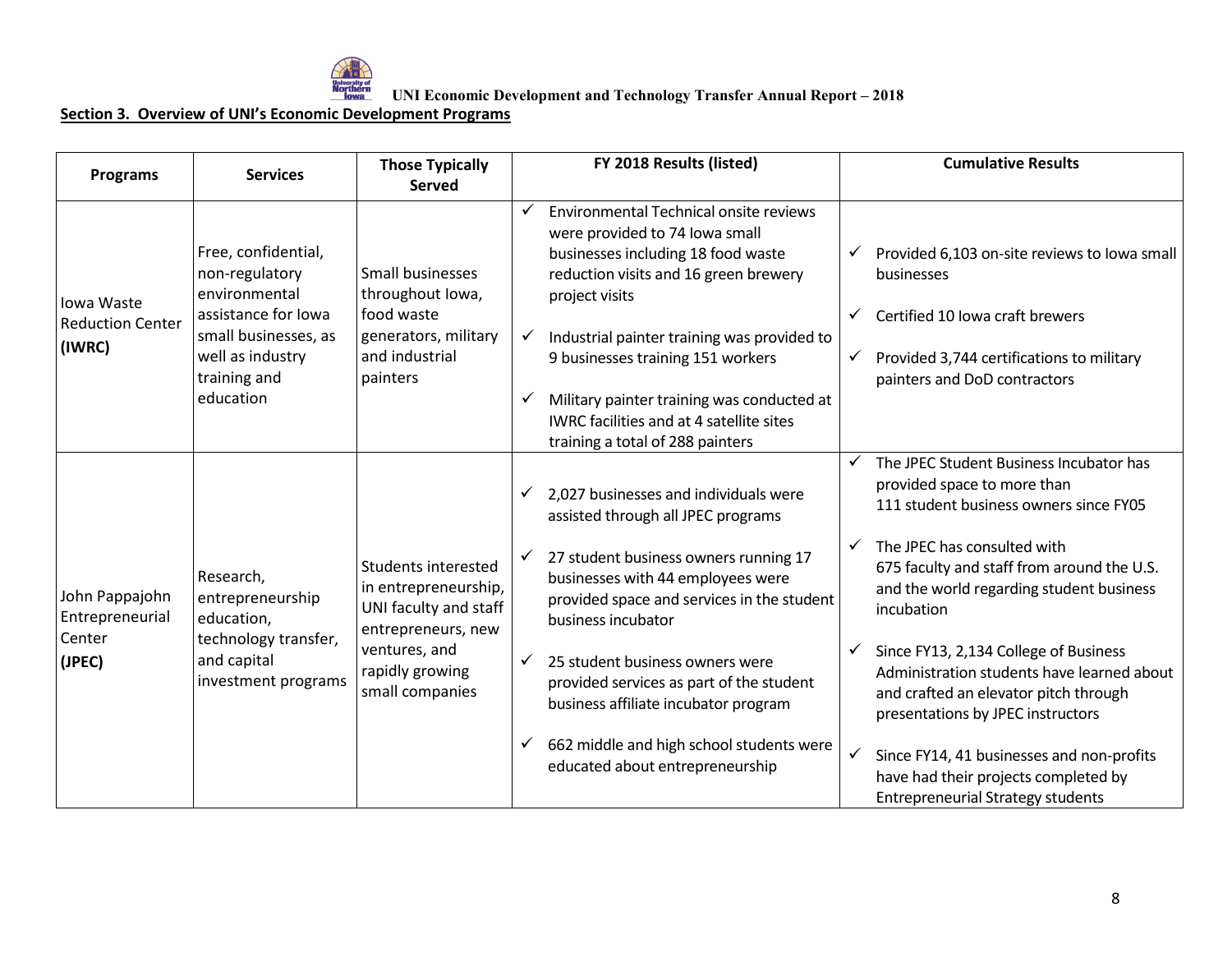

| <b>Programs</b>                                                                      | <b>Services</b>                                                                                    | <b>Those Typically</b><br><b>Served</b>                                              | FY 2018 Results (listed)                                                                                                                                                                                                                                                                                                                                                        | <b>Cumulative Results</b>                                                                                                                                                           |
|--------------------------------------------------------------------------------------|----------------------------------------------------------------------------------------------------|--------------------------------------------------------------------------------------|---------------------------------------------------------------------------------------------------------------------------------------------------------------------------------------------------------------------------------------------------------------------------------------------------------------------------------------------------------------------------------|-------------------------------------------------------------------------------------------------------------------------------------------------------------------------------------|
| <b>Metal Castings</b><br>Center (MCC) and<br>Center for<br>Additive<br>Manufacturing | Metal casting<br>technologies, applied<br>research, testing, and<br>training                       | lowa casting users,<br>foundries, and<br>foundry suppliers                           | lowa active contracts with 80 clients,<br>$\checkmark$<br>provided outreach projects to 4 lowa<br>foundries and technical assistance to 50<br>additional foundry suppliers<br>Conducted DOD-sponsored research<br>$\checkmark$<br>into front line manufacturing of cast<br>parts<br>Sponsored commercialization of Zircon<br>$\checkmark$<br>Sand Additive, 2 patents submitted | Over 2,000 industry-funded research<br>✓<br>projects have been completed to date and<br>more than 100 clients assisted with<br>additive manufacturing                               |
| <b>Materials</b><br>Innovation<br>Service (MIS)                                      | Mechanical, physical<br>and chemical tests of<br>metals, polymers and<br>cementitious<br>materials | Serving Iowa<br>manufacturers and<br>suppliers                                       | Technical assistance and testing was<br>✓<br>provided to 5 companies across lowa                                                                                                                                                                                                                                                                                                | Technical assistance or testing provided to<br>$\checkmark$<br>approximately 160 companies. More than<br>2,100 hours of testing provided since the<br>beginning of the program      |
| Panther Initiative<br>for Environmental<br>Equity and<br>Resilience (PIEER)          | Environmental social<br>justice awareness,<br>education, outreach,<br>and research                 | Serving Iowans,<br>especially those<br>affected by<br>environmental<br>equity issues | Outreach awareness and education<br>$\checkmark$<br>related to environmental social justice to<br>10 organizations                                                                                                                                                                                                                                                              | Outreach and educational awareness<br>✓<br>provided to 10 organizations and more than<br>2,000 individuals this year, including<br>community, UNI and governmental<br>organizations |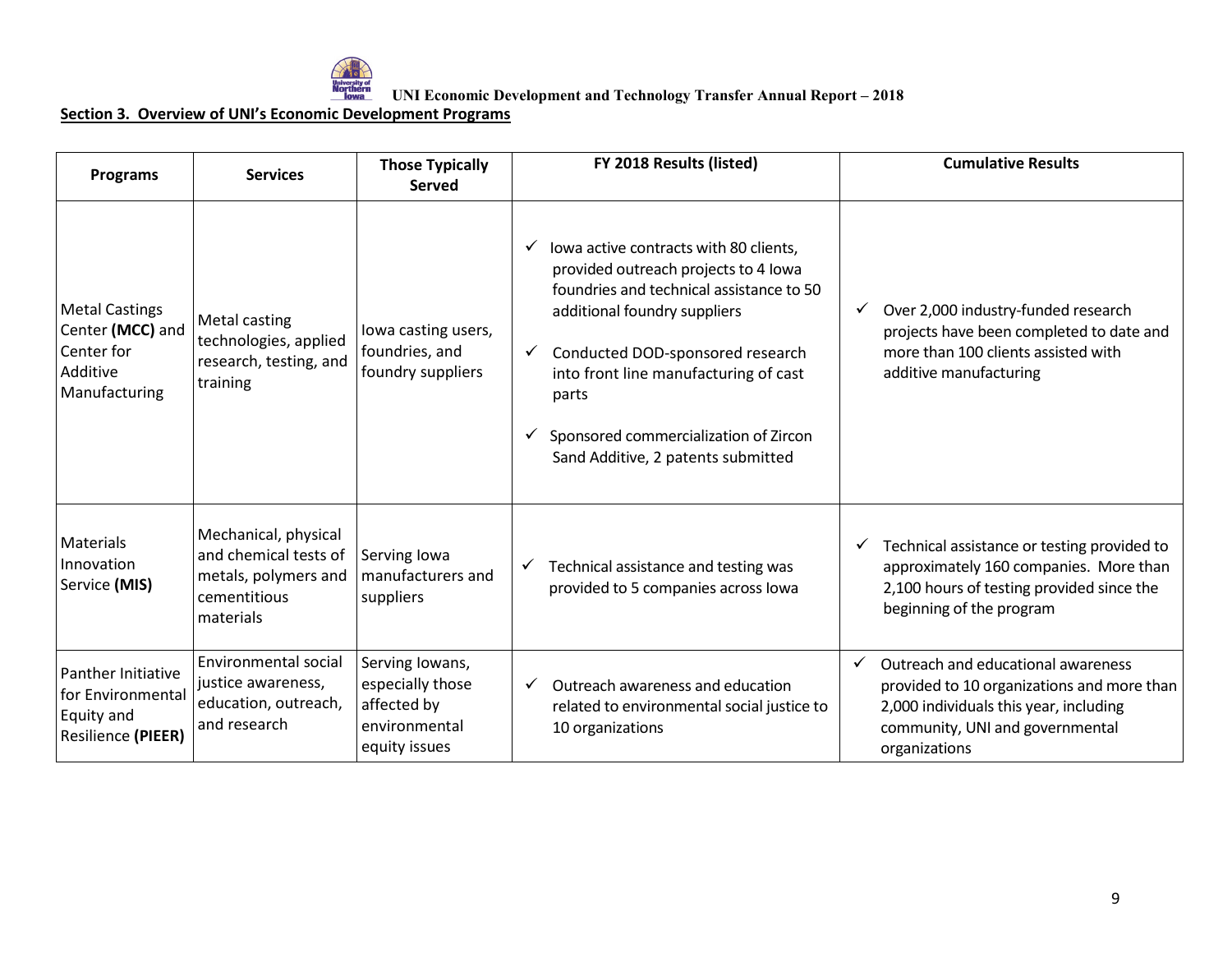

 **WERENT**<br>UNITED TO UNIVERSITY OF DEVELOPMENT AND TRINGUIST PARAGEMENT ANNUAL Report – 2018<br><u>Lowa UNI Economic Development and Technology Transfer Annual Report – 2018</u>

| <b>Programs</b>                                                               | <b>Services</b>                                                       | <b>Those Typically</b><br><b>Served</b>                                      | FY 2018 Results (listed)                                                                                                                                                                                                                                                                                                                                                                                                                                                                                                                                          | <b>Cumulative Results</b>                                                                                                                                                                                                                                       |
|-------------------------------------------------------------------------------|-----------------------------------------------------------------------|------------------------------------------------------------------------------|-------------------------------------------------------------------------------------------------------------------------------------------------------------------------------------------------------------------------------------------------------------------------------------------------------------------------------------------------------------------------------------------------------------------------------------------------------------------------------------------------------------------------------------------------------------------|-----------------------------------------------------------------------------------------------------------------------------------------------------------------------------------------------------------------------------------------------------------------|
| Recycling and<br><b>Reuse Technology</b><br><b>Transfer Center</b><br>(RRTTC) | Recycling and by-<br>products research,<br>education, and<br>outreach | Serving lowa<br>businesses, the<br>recycling industry,<br>and Iowa citizens. | Research project funding and outreach<br>services related to recycling and reuse<br>was provided to 18 companies and<br>organizations                                                                                                                                                                                                                                                                                                                                                                                                                             | Conducted 42 RRTTC funded research<br>✓<br>projects<br>Over 170 reports and publications available<br>✓<br>Outreach and services provided to more<br>✓<br>than 6,000 individuals, including<br>business/industry, K-12 students, teachers,<br>and Iowa citizens |
| Strategic<br>Marketing<br><b>Services</b><br>(SMS)                            | Market research and<br>analysis                                       | Businesses,<br>entrepreneurs, and<br>non-profit<br>organizations             | Market research and analysis services<br>✓<br>were provided to 18 lowa companies<br>In partnership with IDM, SMS performed<br>✓<br>analysis and developed a report for<br>statewide existing industry data for the<br><b>IEDA and lowa utilities</b><br>Assisted Hawkeye Community College's<br>✓<br>Corporate & Business Solutions group<br>identify business training needs and<br>preferences<br>Assisted MCC's Center for Additive<br>✓<br>Manufacturing in assessing additive<br>manufacturing (AM) technology<br>knowledge and adoption among<br>businesses | Since 1990, market research and analysis<br>✓<br>services have been provided to 304 lowa<br>companies                                                                                                                                                           |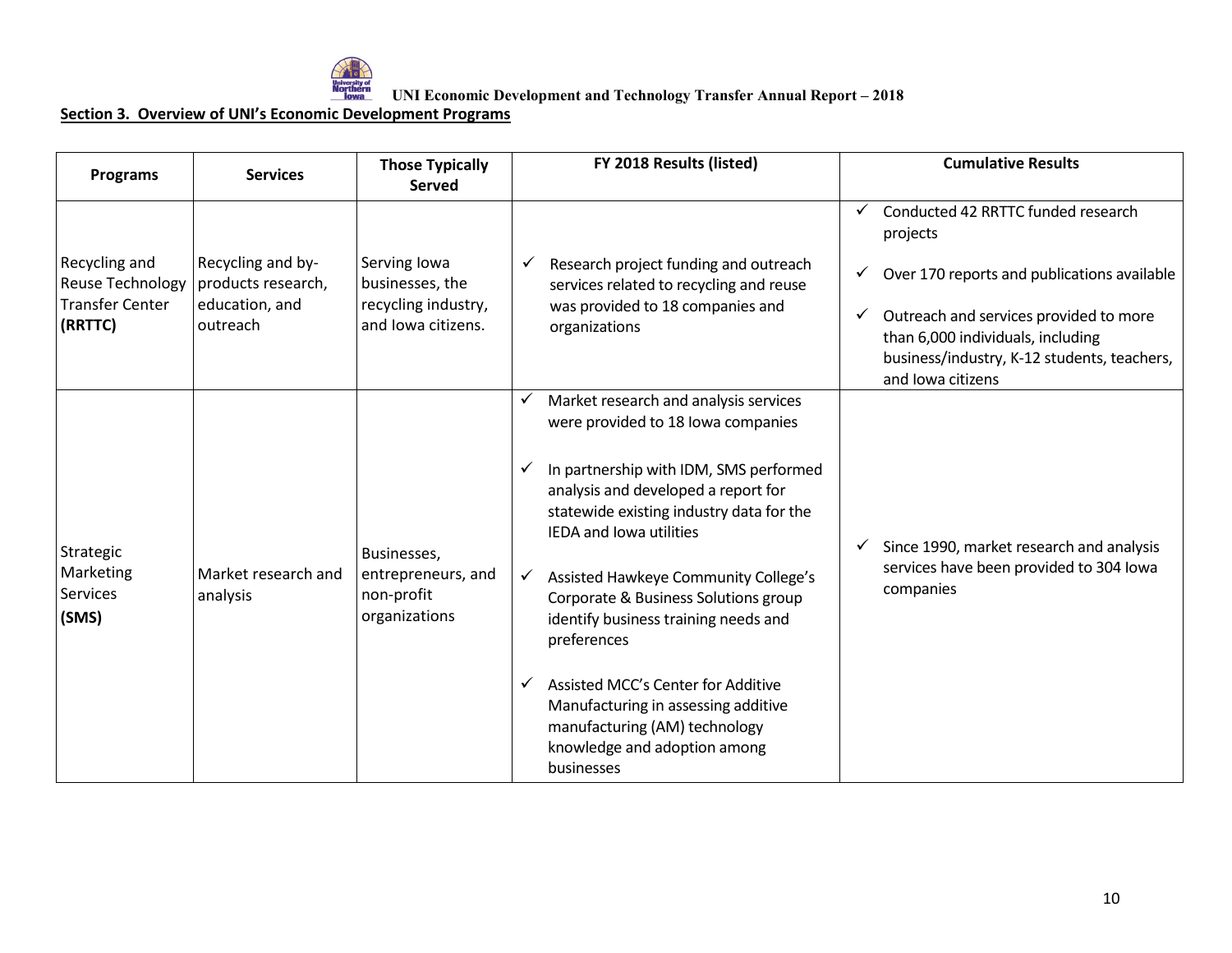

| Programs                                                                                                                                                                                                                                                                               | <b>Services</b>                                                                               | <b>Those Typically</b><br><b>Served</b>                                                                      | FY 2018 Results (listed)                                                                                                                                                            | <b>Cumulative Results</b>                                                                                                                |                                                                                                          |
|----------------------------------------------------------------------------------------------------------------------------------------------------------------------------------------------------------------------------------------------------------------------------------------|-----------------------------------------------------------------------------------------------|--------------------------------------------------------------------------------------------------------------|-------------------------------------------------------------------------------------------------------------------------------------------------------------------------------------|------------------------------------------------------------------------------------------------------------------------------------------|----------------------------------------------------------------------------------------------------------|
| Research, education,<br>and technology<br>transfer supporting<br>restoration of tall<br>grass prairie;<br><b>Tallgrass Prairie</b><br>coordination and<br>Center (TPC)<br>assistance for county<br>roadside managers,<br>farmers, and<br>agricultural<br>conservation<br>professionals |                                                                                               | lowa county<br>governments, state                                                                            |                                                                                                                                                                                     | Distributed 1,300 acres-worth of native<br>seed for 39 county roadsides<br>✓<br>Published an interactive map,                            | More than 50,000 acres of Iowa counties<br>✓<br>rights-of-way have been restored to<br>native vegetation |
|                                                                                                                                                                                                                                                                                        | DOT, USDA-NRCS<br>technicians, and ag<br>technical service<br>providers,<br>commercial native | "Showcase of Native Roadsides"<br>Released ten lesson plans for science<br>educators on prairie root systems | Forty-five lowa counties use ecologically<br>✓<br>integrated management on ~315,000<br>acres of public roadsides                                                                    |                                                                                                                                          |                                                                                                          |
|                                                                                                                                                                                                                                                                                        | seed producers,<br>county conservation<br>boards, K-12 science<br>educators,                  | Published a technical report on the<br>equipment needs for using prairie<br>biomass for space heating        | Public and private land managers have<br>✔<br>access to 85 species of genetically diverse,<br>source-identified seed including grasses,<br>sedges, and many species of wild flowers |                                                                                                                                          |                                                                                                          |
|                                                                                                                                                                                                                                                                                        |                                                                                               | restoration ecology<br>private businesses                                                                    | Began planting 77-acre prairie in Benton<br>County for benefit of students and the<br>surrounding community                                                                         | Over 90 UNI students have gained hands-<br>✓<br>on practical experiences and/or scientific<br>training on prairie restoration since 2002 |                                                                                                          |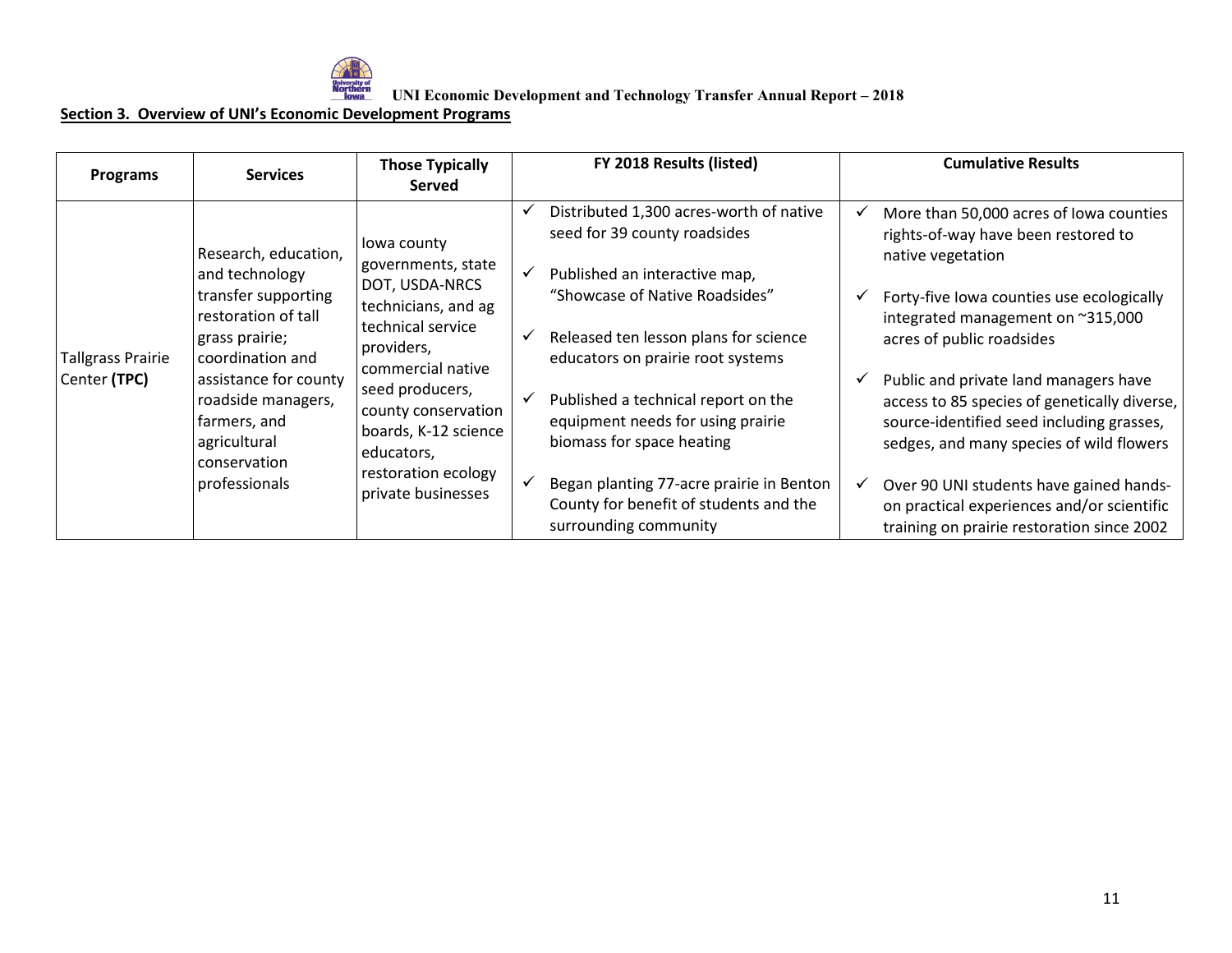

### **Section 4: Regents Innovation Funding Report**

UNI's 2018 Regents Innovation Funding (RIF) Annual Report (also known as Skilled Worker and Job Creation Fund) is on file at the University of Northern Iowa and the Board of Regents Office. Projects and outcomes partially supported by the RIF are included in this report.

### **Section 5: Collaborative Projects**

Each year, UNI works closely with the other Regent institutions and state and federal agencies on collaborative projects. The following projects represent a sampling of these collaborative projects.

# **Center for Business Growth and Innovation (CBGI) Partners with State and Regional organizations to expand small business assistance**

- IASourceLink: The IASourceLink program continues as a strong partnership between UNI and the Iowa Economic Development Authority. This program provides assistance to business related issues as well as links Iowa's businesses with support resources from around the state. The program collaborated with the following regional, state, and local partners: Iowa Department of Revenue, Iowa Commission on the Status of Women, Iowa Innovation Corporation, New Bohemian Innovation Collaborative (NewBoCo), Technology Association of Iowa, Pappajohn Entrepreneurial Centers, Iowa Waste Reduction Center, SourceLink, U.S. Small Business Administration, Iowa Small Business Development Centers, Iowa Farm Bureau/Renew Rural Iowa, Iowa Area Development Group, Iowa Association of Business and Industry, BizStarts, Entrepreneurial Development Center (EDC), Main Street Iowa, and more. In FY2018, 48,943 Iowans sought information, and business assistance was provided to 1,164 direct interactions with Iowa business owners via the Iowa Business Concierge services.
- Local Entrepreneurial Events: Several local events were conducted where the UNI Center for Business Growth and Innovation worked collaboratively with local partners. These include monthly 1 Million Cups events, the annual Startup Weekend, and Bar Camp events. Partners for the events included the Greater Cedar Valley Alliance, TechWorks, Inc., Mill Race Co-working and Collaboration, Waterloo Center for the Arts, Cedar Falls Utilities, Far Reach, the UNI Pappajohn Entrepreneurial Center, and numerous local entrepreneurs.

#### *Advance Iowa (a program of CBGI)*

- The UNI Advance Iowa program has continued a partnership with the Greater Dubuque Development Corporation to offer a monthly Peer Round Table and provide project services and consulting support to 10 small-medium business clients.
- The UNI Advance Iowa program has partnered with the Iowa Association of Business and Industry to offer a strategic planning program for their members and the Iowa Jewelers Association to offer succession planning and value building services to their members throughout the state.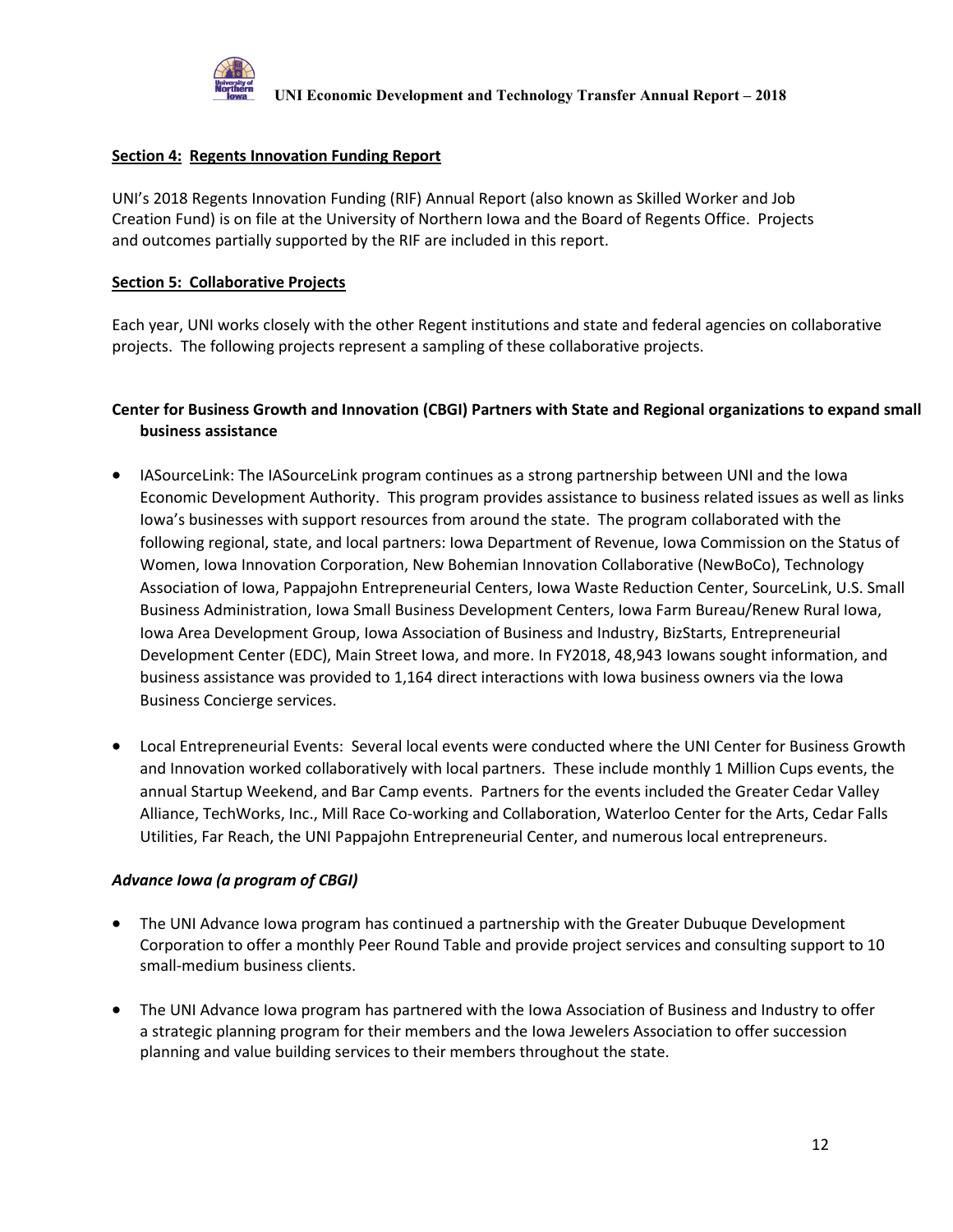

#### **Center for Energy and Environmental Education (CEEE) Collaborated on projects with ISU and UI.**

- CEEE collaborates with the Iowa Commission on Volunteer Service to host a significant AmeriCorps Program with 35 service members serving many Iowa communities by offering comprehensive energy services to people in need.
- CEEE and ISU Extension are working closely together on local food initiatives in Region 9 Extension, which includes Black Hawk and surrounding counties. UNI and ISU Extension have jointly funded a local food coordinator to expand markets for local agricultural products among institutional buyers, and make locally grown foods visible to the residents of the region.

### **GeoTREE Center worked with Iowa Department of Natural Resources and the Iowa Department of Agriculture and Land Stewardship**

- In collaboration with the Iowa Department of Natural Resources, the GeoTREE Center is updating the Iowa contribution for the National Hydrography Dataset. Multiple UNI Geography students edited and updated 15 out of 55 watersheds in Iowa in the past year.
- The GeoTREE Center conducted a project that was a collaboration with multiple organizations across the state (e.g. Polk County Soil and Water Conservation District, the East Central Iowa Council of Governments, City of Waterloo) to develop geographic databases and to model urban storm water and pollutant runoff.

### **Institute for Decision Making (IDM) Collaborates with Iowa Economic Development Authority, Iowa Utilities, local economic development organizations and entrepreneurial development service providers**

- IDM, in partnership with Strategic Marketing Services (SMS), assisted the BEST of Iowa Management Team (Iowa Economic Development Authority, MidAmerican Energy, Black Hills Energy, Alliant Energy, and the Iowa Area Development Group) analyze data from interviews completed with Iowa companies which are in one of the 12 distinct industry clusters driving Iowa's economy or were identified as major employers. The industry clusters were identified in 2014 by the Battelle Technology Partnership Practice. The interview data was collected by economic development organizations across Iowa from July 2016 thru August 2017. The findings were used in evaluating and revising the economic development assistance provided to Iowa companies by the state of Iowa, the utilities and economic development organizations around Iowa.
- IDM partnered with the Center for Business Growth and Innovation (CBGI) to develop the Small Business Opportunity Toolbox (SBOX) to assist economic developers in conducting small business visits. The first SBOX program was rolled out in partnership with Midwest Partnership Development Corporation in eight communities and surrounding rural areas in Adair and Guthrie Counties. Over 300 businesses were targeted for a visit over three separate events. Visits were made by a team from the SBDC, CBGI, Iowa Workforce Development, local chambers, and others who serve businesses in the area. The SBOX program was utilized in an urban setting in North Waterloo in March 2018 in partnership with the City of Waterloo, ReNew Waterloo, the Cedar Valley Alliance and Chamber, and UNI's John Pappajohn Entrepreneurial Center (JPEC). A core response team of economic developers and service providers, together with UNI Entrepreneurship students and local neighborhood volunteers made 112 visits to local businesses.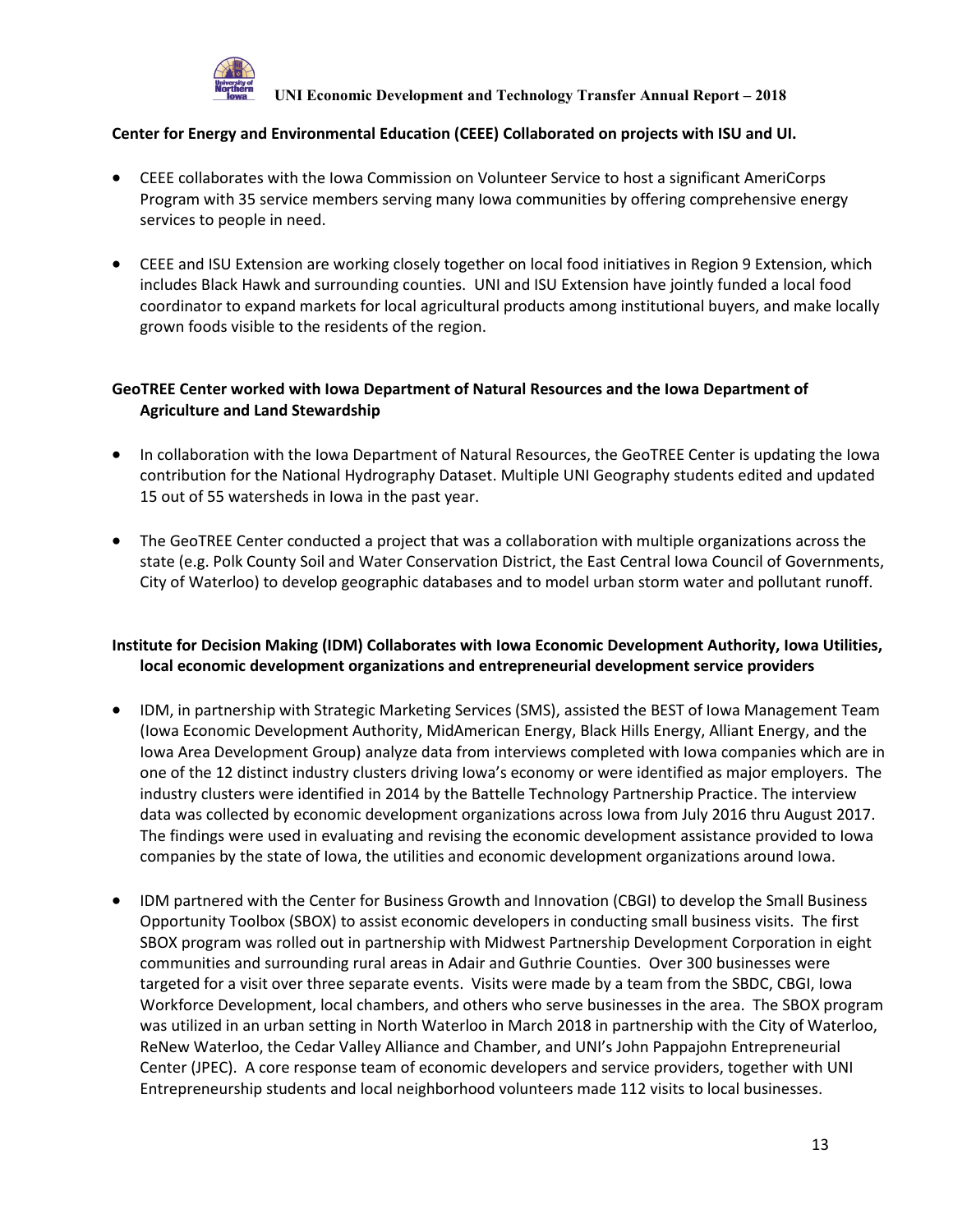

#### **Iowa Waste Reduction Center (IWRC) Collaborates with State and National Partners**

- The IWRC partnered with the Iowa Department of Natural Resource's Land Quality Bureau to reduce food waste being directed to Iowa landfills. This collaboration entailed promoting the IWRC's Food Waste Reduction Web portal, completing joint presentations, and providing technical on-site visits to food waste generators.
- The IWRC collaborated with the Iowa Department of Natural Resources and the federal Environmental Protection Agency through the Strategic Goals Program. This project involved all three organizations working together to plan and implement two workshops per year that provide pollution prevention and environmental assistance to Iowa businesses.
- The IWRC partnered with the Iowa Department of Natural Resources and the federal Environmental Protection Agency to host the 2018 Midwest Food Recovery Summit in Des Moines. This partnership involved jointly developing the agenda and promoting the Summit.

#### **John Pappajohn Entrepreneurial Center (JPEC) Collaborates with Regional and International Organizations**

- UNI's John Pappajohn Entrepreneurial Center partnered with UNI's International Admissions Department to create a two day shark-tank camp for prospective high school students from Pakistan - 21 high school students, 4 Pakistani instructors, 4 UNI International Admission staff, and 2 Career Pathway staff attended.
- UNI's John Pappajohn Entrepreneurial Center partnered with UNI's College of Education to provide a halfday class focusing on innovation, creativity and entrepreneurship principles for 16 students and 5 teachers from the Meskwaki Settlement School.
- UNI's John Pappajohn Entrepreneurial Center partnered with Cedar Falls Main Street and five Main Street business owners to offer a three day Lemonade Stand camp for third through sixth graders. The camp teaches students the basics of running a business as well as the importance of philanthropy and giving back. The 12 students raised \$1,075 for local charities in one and a half hours of selling lemonade on a Saturday morning in June.

#### **Metal Casting Center (MCC) Collaborates with UI, ISU, Iowa Community Colleges, and other educational institutions.**

- The MCC is collaborating with the University of Iowa Mechanical Engineering and Art departments on several projects, the largest of which involves the Rock Island and Watervliet Arsenals.
- The MCC is collaborating with Youngstown State and Penn State universities on two federally funded research projects to expand use of bio-based aggregates in 3D printing.
- The MCC is collaborating with Northeast Iowa Community College on a federally funded project to develop training materials for additive manufacturing.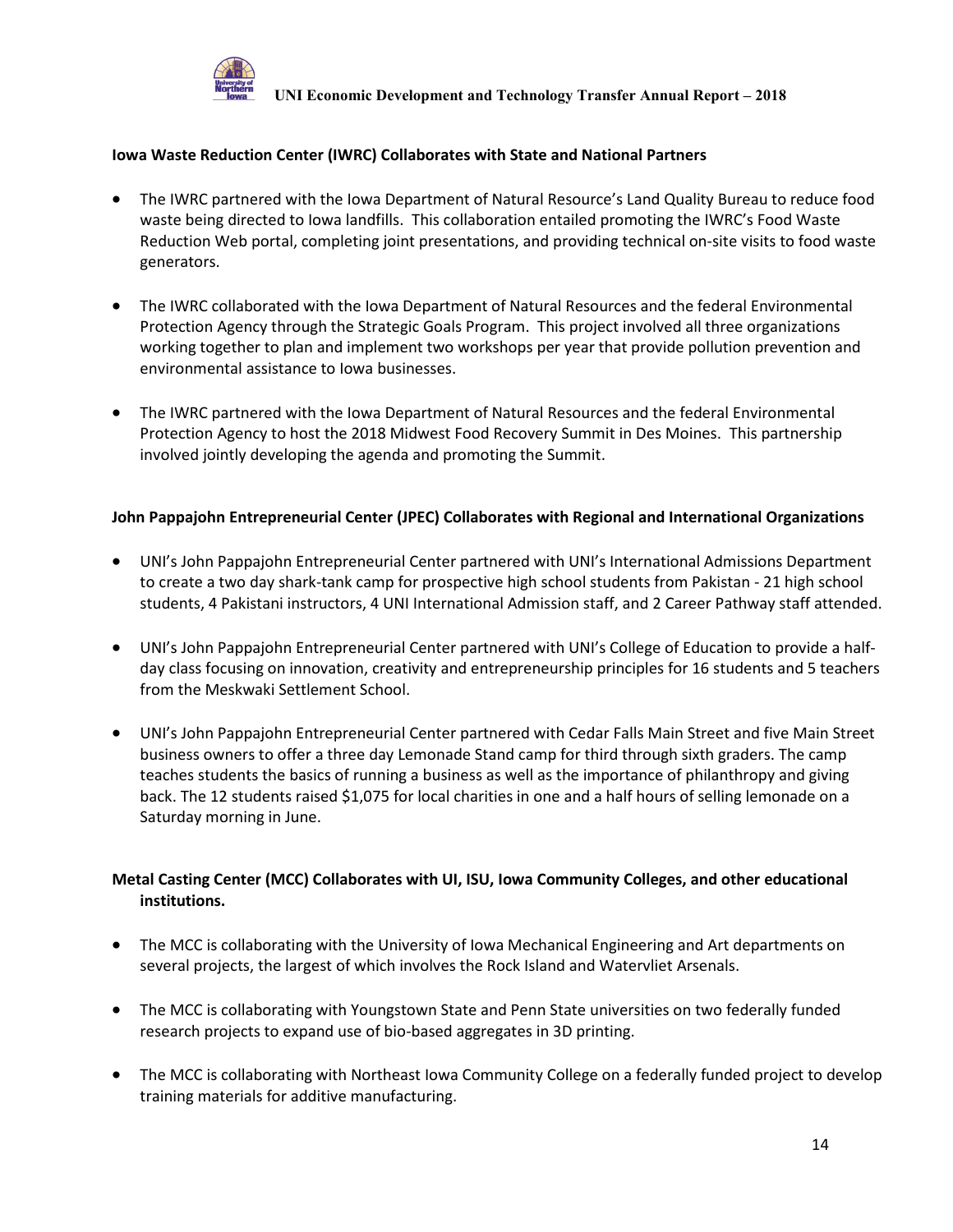

# **RRTTC/Panther Initiative for Environmental Equity and Resilience (PIEER) Collaborates with many Cedar Valley organizations**

- RRTTC started a new collaboration with UNI Study Abroad and with the Universidad Latina de Costa Rica. Latina students will travel to Iowa to participate in a Sustainability Immersion Program while integrating existing courses from their home institution. While on campus, the UNI Intensive English Program collaborated to develop the program with the UNI Recycling & Reuse Technology Transfer Center.
- RRTTC/PIEER collaborated with Tri-County Head Start, Operation Threshold, Birthright, and Young Parents Together to deliver lead education and awareness to their staff, volunteers, clients, and parents of unborn and young children. Oral presentations as well as written materials were given.
- RRTTC/PIEER partnered with Blue Zones, Healthy Cedar Valley Coalition and North Iowa Farm Partnership to organize the Cedar Valley Food and Film Festival. Local food producers and supporters were available to showcase their products and services to kick off the farmer's market season. Four films were also shown followed by a discussion that included upcoming technology, healthy food choices, water quality, and food waste.

### **Strategic Marketing Services (SMS) Partners with Iowa Organizations**

- SMS assisted Hawkeye Community College's Corporate and Business Solutions group in conducting primary research among their customers and other businesses located in the counties of Benton, Black Hawk, Bremer, Buchanan, Butler, Chickasaw, Fayette, Floyd, Grundy, and Tama. The project was designed to assess the overall training market to identify business training topic needs and preferences, gauge pricing ranges and tuition reimbursement utilization, assess key performance criteria and satisfaction with Hawkeye Community College's Corporate & Business Solutions training offerings, and learn about the decision-making process for training utilization.
- SMS assisted MCC's Center for Additive Manufacturing and the Iowa Innovation Council in assessing additive manufacturing (AM) technology knowledge/understanding levels, interest level, and current vs. future adoption/utilization among businesses. The project also gauged participation interest in an AM cooperative/ partnership organization that would bring together suppliers, users, and technical experts interested in additive manufacturing.

### **Tallgrass Prairie (TPC) Partners with the Iowa Department of Transportation, Department of Ag and Land Stewardship, DNR, Iowa Corn Growers, USDA, Iowa Soybean Association, ISU, UI, and the Iowa Economic Development Authority**

• The Integrated Roadside Vegetation Management Program (IRVM) coordinated with the Iowa Department of Agriculture and Land Stewardship, Iowa Department of Transportation, Iowa Department of Natural Resources, USDA Natural Resources Conservation Service, Iowa Soybean Association, Iowa Corn Growers Association, Iowa State University, and two county roadside managers to propose changes to Iowa's noxious weed law. The IRVM program also coordinated with members of the Iowa Monarch Conservation Consortium, a partnership of over 40 farmer and conservation organizations, state agencies, companies, and Iowa State University, to develop a draft statewide monarch conservation plan. The IRVM program